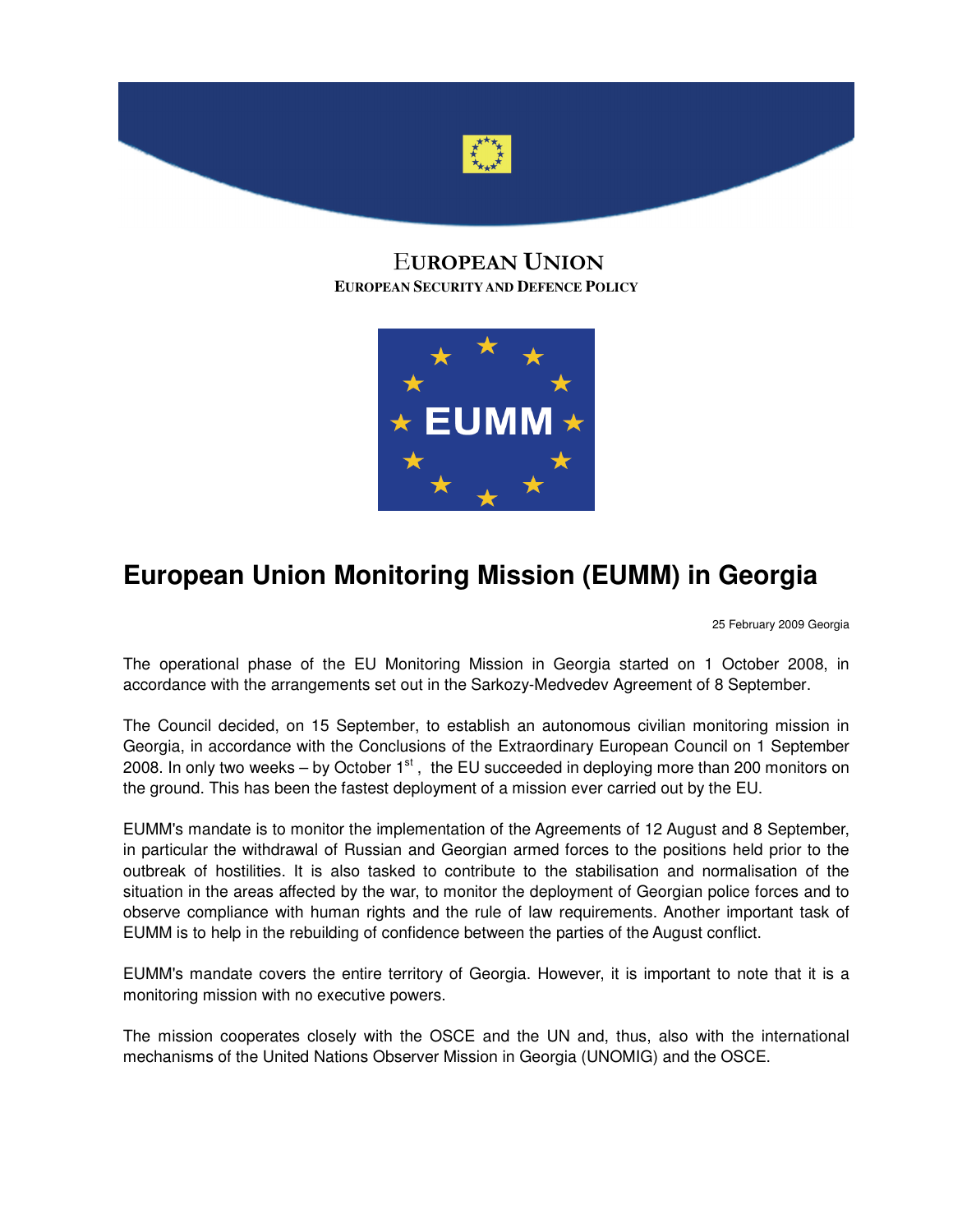### FACTS AND FIGURES

**The mission:** the European Union Monitoring Mission (EUMM) in Georgia is an autonomous mission led by the EU under the European Security and Defence Policy (ESDP) pillar of EU foreign policy.

**Main objectives:** to contribute to stability throughout Georgia and the surrounding region in accordance with the six-point Agreement of the 12 August and with the subsequent agreed upon implementing measures.

#### **Main tasks:**

Stabilisation: monitoring and analysing the situation pertaining to the stabilisation process, centred on full compliance of the six-point Agreement, including troop withdrawals, as well as violations of human rights and international humanitarian law;

Normalisation: monitoring and analysing the situation as regards governance, rule of law, and public order as well as the security of transportation links, energy infrastructures and the return of internally displaced persons and refugees;

Confidence Building: contributing to the reduction of tension through liaison, facilitation of contacts between parties and other confidence-building measures.

Information: contributing to informing European policy and to EU future engagement.

#### **Structure and parameters of the mission:**

The European presence comprises about 350 staff, including personnel of Headquarters and field offices and over 200 monitors.

26 European Union Member States contribute personnel to the mission.

The Headquarters is in Tbilisi, with Tbilisi, Gori, Khashuri and Zugdidi regional Field Offices.

Ambassador Hansjörg HABER is Head of EUMM.

His deputy is General Gilles JANVIER.

The initial budget for the mission is EUR 35 million.

The initial duration of the mission is twelve months but it is open to extension. A first review will take place after six months.

**From February 2009 EUMM has implemented a policy of mixing national contingents** in order to profit best from the various skills of the respective monitors. The mandate of EUMM is inclusive – security, questions concerning police deployment, IDPs, human rights. By abandoning the national contingent concept, EUMM has ensured that in each field office there are enough experts on every single issue in order to be able to implement the mandate fully. With the restructuring that has taken place within the four field offices (FO) of the EUMM the patrols are divided into three functional areas:

• humanitarian/IDP;

- police/justice/human rights and
- military

Places of deployment of monitors, numbers and nationalities:

**Tbilisi**: 67; Sweden, Romania, Germany, United Kingdom, Ireland, Netherlands, Bulgaria, Czech Republic, Italy.

**Gori** : 67; France, Poland, Italy, Bulgaria, Malta, Luxembourg, Denmark, Latvia.

**Zugdidi**: 66; Italy, Germany, Sweden, Czech Republic, Finland, Slovakia, Slovenia, Lithuania, Bulgaria.

**Khashuri**: 49: Spain, Italy, France, Estonia, Latvia, Hungary, Greece, Austria, Denmark, Finland, the Netherlands.